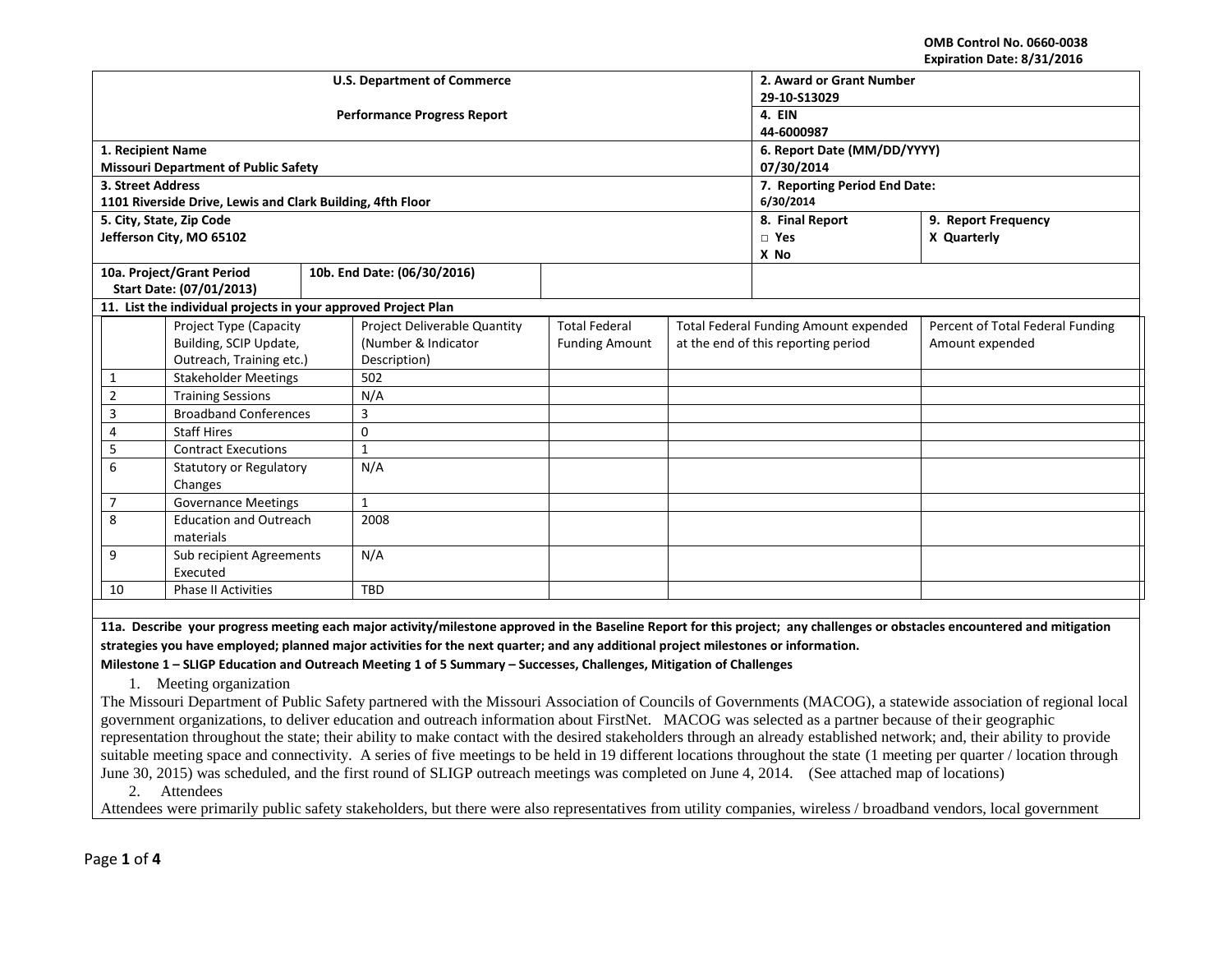officials, other state SLIGP members, and media representatives. The average attendance for the 19 meetings was 26, and the total attendance reported was 502 (*Green Hills RPC has not submitted and their attendance was estimated until reported)*. Attendance was consistent across the 19 meetings with slightly higher numbers in the metropolitan areas as was expected. Outreach staff found the interest level to be higher in those areas that were familiar with / current users of wireless broadband, primarily in the metropolitan areas of the state. The solid attendance in outstate Missouri was remarkable because wireless broadband is not in use by public safety in those areas or not available, and those first responders are primarily volunteers. (See charts of attendees).

# 3. Meeting content / attendee feedback

In addition to background information on how FirstNet became law, who is going to operate FirstNet, and what the network will deliver in terms of priority access, coverage and reliability; attendees were given a detailed overview of how wireless broadband could be used by their agency or public safety discipline, both in their daily operations and in a disaster or other large event they were involved in. The feedback seemed to be evenly divided between metro vs. rural, with the metropolitan agencies interested in when the network would be available and the rural agencies more interested in the cost of service and devices. The interest of the rural / volunteer attendees was seen to diminish as the presenters were unable to provide detailed information about the network related to service cost and device specifics for use on the network.

## **Planned Major Events for this upcoming quarter:**

- MO DPS/MACOG Meeting "2" in all 19 RPCs focusing on data collection related to criteria necessary for the FirstNet state consultation package.
- Submit state consultation package to FirstNet
- SCIP Update meeting 1 of 12
- SIEC Meeting (SCIP update progress report, Public Safety Broadband Committee progress report)
- Begin development of MOA for sharing public/private infrastructure with FirstNet
- Outreach meeting with public/private infrastructure owners/stakeholders
- Missouri Emergency Communications Conference conference has a focus on FirstNet Public Safety Broadband Network
- 4. Other Activities
- During this quarter, we have continued to develop our public safety stakeholder database (urban, rural by discipline) containing agency information and points of contact, and have continued to develop and update our internal SharePoint site to track milestones and workflow for SLIGP, and to manage documents and content associated with the program.
- Orders for supplies for the education and outreach activities were placed with materials scheduled to arrive prior to the first round of quarterly meetings.
- The State Point of Contact (SPOC) has participated in the regional and quarterly SPOC webinars to maintain awareness of activities at both the national level and in bordering states.

**11b. If the project team anticipates requesting any changes to the approved Baseline Report in the next quarter, describe those below. Note that any substantive changes to the Baseline Report must be approved by the Department of Commerce before implementation.** 

A grant modification will be submitted in the next quarter along with a modified Baseline Report to support the requested modification. The State of Missouri will meet match requirements as noted in the approved budget during the life cycle of the grant.

## **11c. Provide any other information that would be useful to NTIA as it assesses this project's progress.**

Most of our work this quarter focused on conducting our first round of education and outreach meetings.

#### **11d. Describe any success stories or best practices you have identified. Please be as specific as possible.**

Our internal SharePoint site for SLIGP keeps accurate and thorough records of activities. The SharePoint shares documents and forms associated with the program. We are also using SharePoint to coordinate a master project calendar to plan and prepare for upcoming meetings and to track documentation associated with each.

#### **12. Personnel**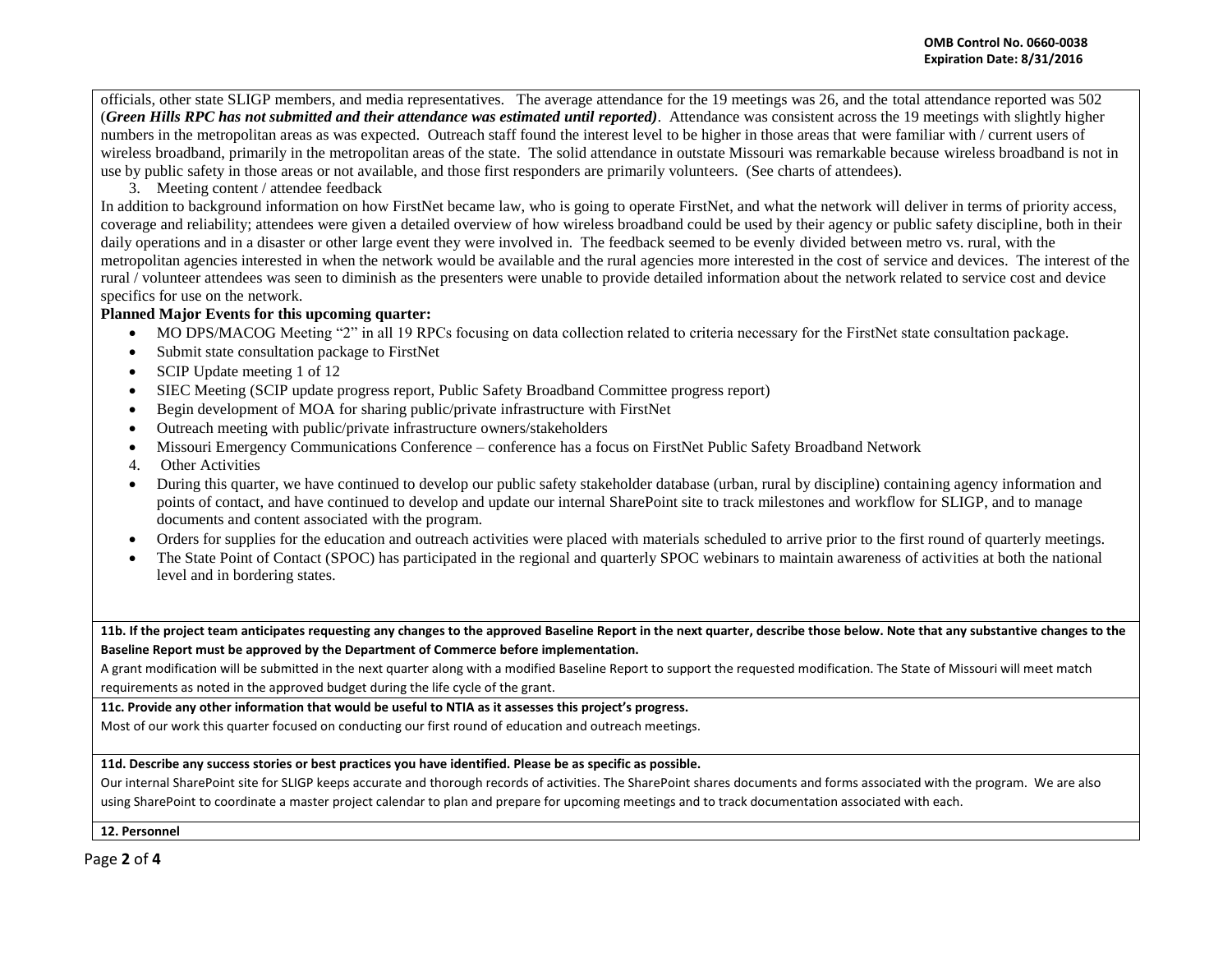**12a. If the project is not fully staffed, describe how any lack of staffing may impact the project's time line and when the project will be fully staffed.**

The project is fully staffed.

## **12b. Staffing Table**

| <b>Job Title</b>               | FTE % | <b>Project(s) Assigned</b>                                                             | Change                           |
|--------------------------------|-------|----------------------------------------------------------------------------------------|----------------------------------|
| Director/SWIC                  | 0.5   | Provide oversight and coordination for the SLIGP project                               | Continue Work on<br><b>SLIGP</b> |
| <b>Assistant Director</b>      | 0.5   | Provide technical support and oversight to the SLIGP project                           | Continue Work on<br><b>SLIGP</b> |
| <b>Project Manager</b>         | 1.0   | Responsible for accomplishing objectives by planning and evaluating project activities | Continue Work on<br><b>SLIGP</b> |
| Assistant Project Manager      | 1.0   | Coordinate project activities to ensure cost, schedule, and quality standards are met  | Continue Work on<br><b>SLIGP</b> |
| <b>Project Specialist</b>      | 1.0   | Provide project management support to deliver projects within budget and deadlines     | Continue Work on<br><b>SLIGP</b> |
| Project Specialist (Assistant) | 1.0   | Provide project management support to deliver projects within budget and deadlines     | Continue Work on<br><b>SLIGP</b> |
| Education/Outreach Coordinator | 1.0   | Responsible for coordination and implementation of public safety broadband program     | Started Work on SLIGP            |
| <b>Grant Specialist</b>        | 1.0   | Administers the grant life cycle process and coordinates implementation with the SWIC  | Continue Work on<br><b>SLIGP</b> |
| Part-time Attorney             | 0.25  | Responsible for negotiating, writing, and executing agreements and contracts           | Continue Work on<br><b>SLIGP</b> |
| Part-time Office Support       | 0.5   | Administrative support for the public safety broadband initiative                      | Continue Work on<br><b>SLIGP</b> |
|                                |       | Add Row<br>Remove Row                                                                  |                                  |

**13. Subcontracts (Vendors and/or Subrecipients)**

**13a. Subcontracts Table – Include all subcontractors. The totals from this table must equal the "Subcontracts Total" in Question 14f.**

| Name  | Subcontract Purpose                     | Type             | RFP/RFQ | Contract | <b>Start</b> | End Date   | <b>Total Federal</b>   | <b>Total Matching</b>  | Project and % Assigned |
|-------|-----------------------------------------|------------------|---------|----------|--------------|------------|------------------------|------------------------|------------------------|
|       |                                         | (Vendor/Subrec.) | Issued  | Executed | Date         |            | <b>Funds Allocated</b> | <b>Funds Allocated</b> |                        |
|       |                                         |                  | (Y/N)   | (Y/N)    |              |            |                        |                        |                        |
| MACOG | Regional Stakeholder<br><b>Meetings</b> | Contract         |         |          | 1/1/14       | 6/30/15    | \$285,000              | \$0                    |                        |
| TBD   | Phase II Support                        | Contract         | N       | Ν        | <b>TBD</b>   | <b>TBD</b> | \$537,042              | \$120,796              |                        |